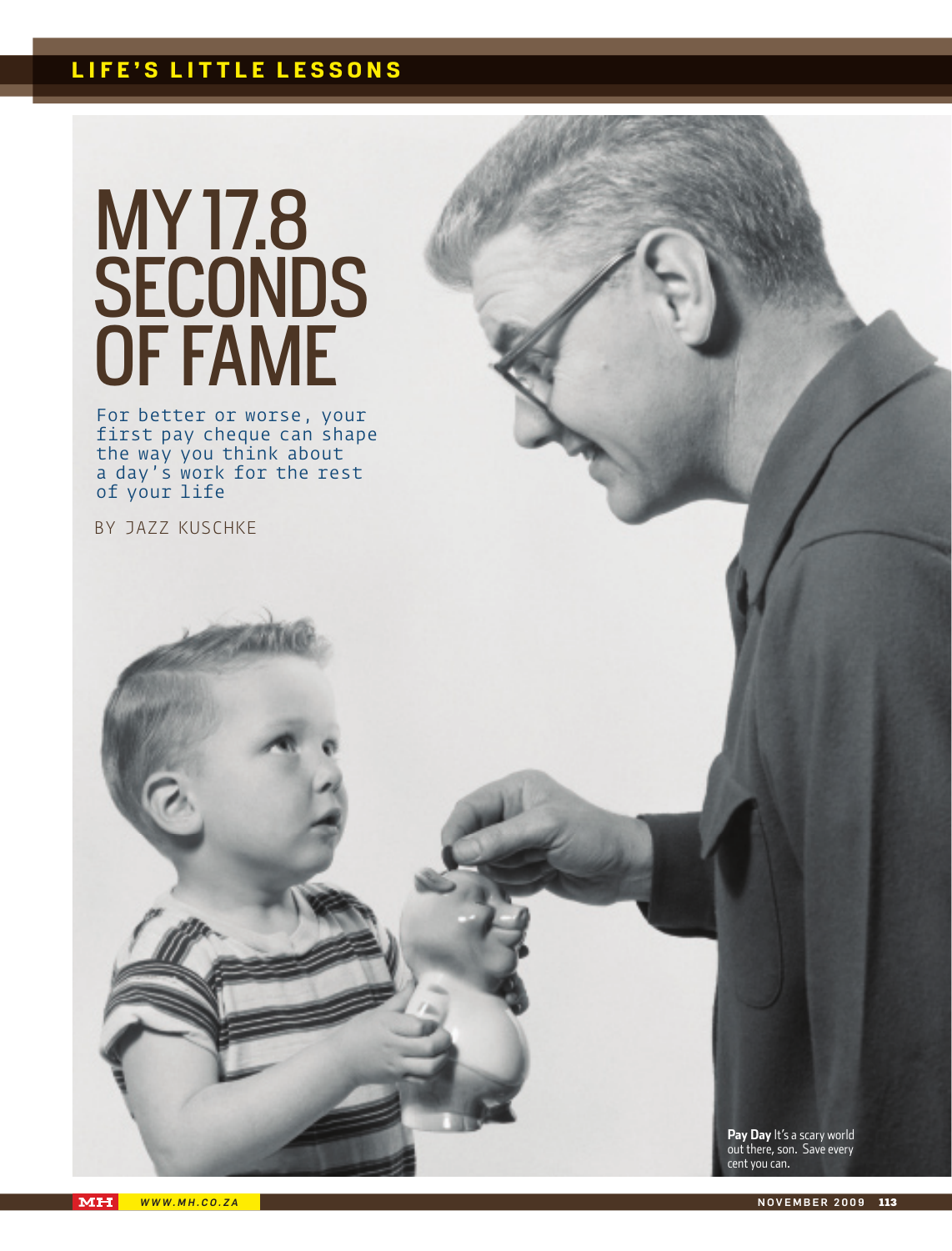#### **LIFE'S LITTLE LESSONS > MY 17.8 SECONDS OF FAME**



**was rich and famous once. Almost.** It was a TV commercial for a cold and flu drug and I was the token kid. Pretty forgettable by most accounts, it didn't see much airtime and got pulled before the winter was over. I like to believe that was due to a bad concept rather than my shitty acting, but to confirm that I'd have to dig out the VHS tape and VCR from my parents' garage. Oh, don't think I haven't searched YouTube – this story would be very different if it was on there.

Okay, so not quite famous. But rich? Heck yeah! Well, in the eyes of a nine-yearold anyway. I got paid R1 500 to lie in bed and rattle off a couple of corny lines explaining just how I'd gotten the sniffles. A nasal "my mommy says I got sick 'cos I was running around outside without a jacket", or something similarly unimaginative. Then, I think, I had to jump out of bed, throwing the covers as I went, shouting (very, very excitedly), "But that's not true! They came

out of the sky in a bright spaceship and zapped me with a laser." "Mommy" then comes into the room, puts her hand to my forehead, mutters something about a high temperature and chucks the meds down my throat. Which, of course, sorts me out. Like I said – crappy concept.

I don't remember all the details of the commercial. But what is burnt to memory, clear and permanent as the first open-faced wave I ever surfed, is how I blew the cash...

That first payday took care of a snazzy surfboard, custom-shaped by Glen D'Arcy from J-bay, a fishing lure-coloured wetsuit with long legs and short sleeves ("good for paddling" the surfer dude behind the counter assured), a board leash and a couple bars of Mr Zog's "best for your stick" surf

## **Where They Started Out**

**We did a quick snap poll in the MH office to see what casual jobs some of the people here have done. Here's what they revealed: Editor** – sold fragrances. ("I graduated from being the annoying guy who tries to spray you as you walk past to being a fragrance consultant – that's right, consultant.")

**Deputy Editor** – worked in a video store. ("Like Tarantino, but without the fairytale ending," he says.)

**Fashion Director** – wrote an obituary for a community newspaper.

**Associate Editor** – petrol pump attendant. **Marketing Manager** – bicycle shop clerk. **Designer** – waiter.

**One day's (much too easy) work meant I could afford everything I'd ever dreamt of. Not the most realistic working debut**